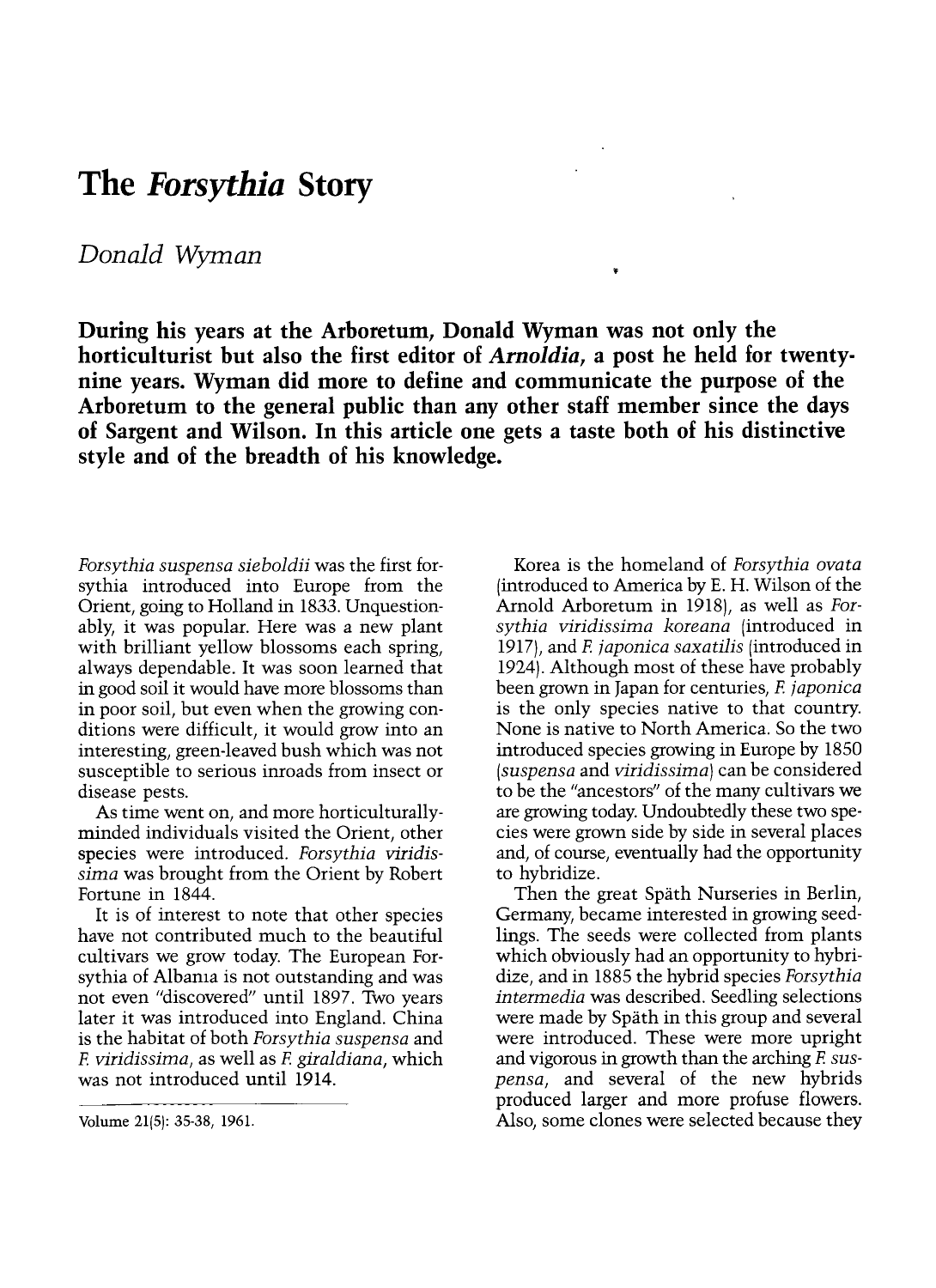had lighter (or darker) yellow flowers than had been noted before.

Because these plants grew rapidly and were easily propagated by cuttings, they were widely distributed, and some have been popular ever since.

The parade of "new" varieties started in 1899 with the introduction of 'Vitellina' by the Spath Nurseries. It will be noted that this is not one of the best for ornamental purposes in modern gardens (Arnoldia 19: 11-14, 1959). This was quickly followed by the introduction of 'Densiflora' by Spath in 1899, long a popular plant. Now it is superseded by others. Two years later 'Decipiens', a poor-flowered clone of Forsythia suspensa, originated at Spath's, but it never proved popular.

However, in 1906 this same nursery introduced Forsythia intermedia 'Spectabilis' which was extremely popular right from the start, and has been so to the present time. For a profuse display of deep golden yellow flowers, this is the one that any new cultivar has to beat when it comes to critical comparisons. Never before had any forsythia produced as many flowers or such deep-colored flowers as did this new hybrid selection. Another selection of F. suspensa named 'Pallida' appeared in Germany in 1906 and merited some attention at the time because the flowers were a much lighter color than those of the more popular 'Spectabilis'.

During the ensuing years, these forsythia were, of course, being grown in the United States, and in the Arnold Arboretum an attempt was made to grow them all. There, about 1912, a new seedling was found and later named 'Primulina'. This was another cross between Forsythia suspensa and F. viridissima and was appropriately named because of its pale yellow flowers. Many liked it, especially those who did not prefer the strikingly brazen yellow of 'Spectabilis'.

In Mentor, Ohio, a suburb of Cleveland, a gardener of some note by the name of M. H. Horvath had been experimenting with plants for several years, growing new seedlings, selecting some and discarding others. In his

garden there was a plant of 'Primulina' which he watched carefully from year to year. In 1930 he noted that one branch consistently produced larger flowers than those on the rest of the bush, and they were certainly more densely arranged. Cuttings of this were taken, producing plants that were superior to 'Primulina' and about 1942 this was introduced to the trade by Wayside Gardens of Mentor, Ohio, as 'Spring Glory', a plant that has been one of the most popular of all forsythias ever since.

The forsythia story continued on the other side of the Atlantic, in a beautiful garden called Lynwood in northern Ireland, where the owner, Miss Adair, was growing, among other things, a plant of Forsythia 'Spectabilis'.

Miss Adair noted that a branch of this plant had flowers that were more open and better distributed along the stem than were those of the rest of the plant. Cuttings were taken and grown by the Slieve Donard Nursery of Newcastle, Ireland, and named 'Lynwood' about 1935 in honor of the estate where it originated. Unfortunately, in the early years it was not properly described, and somehow or other, by 1949 when it had reached America, where supersalesmen are sometimes overly anxious to coin new plant names, the name was changed to 'Lynwood Gold'. The plants are the same. This cultivar is known all over England as 'Lynwood', and in America as 'Lynwood Gold'. It, too, is one of the most popular forsythias at the present time.

Back in America, the New York Botanical Garden enters the story, for slightly before 1939 an extremely dwarf forsythia was found there. This was named Forsythia viridissima 'Bronxensis' by T. H. Everett in 1947. It was early to bloom, but difficult to propagate and grow properly, an unfortunate characteristic, since all forsythias are commonly considered easy to grow.

At the same time, Dr. Karl Sax of the Arnold Arboretum became interested in the Forsythia clan and started treating some plants with colchicine and hybridizing others. Many seedlings were grown; a few have been named.